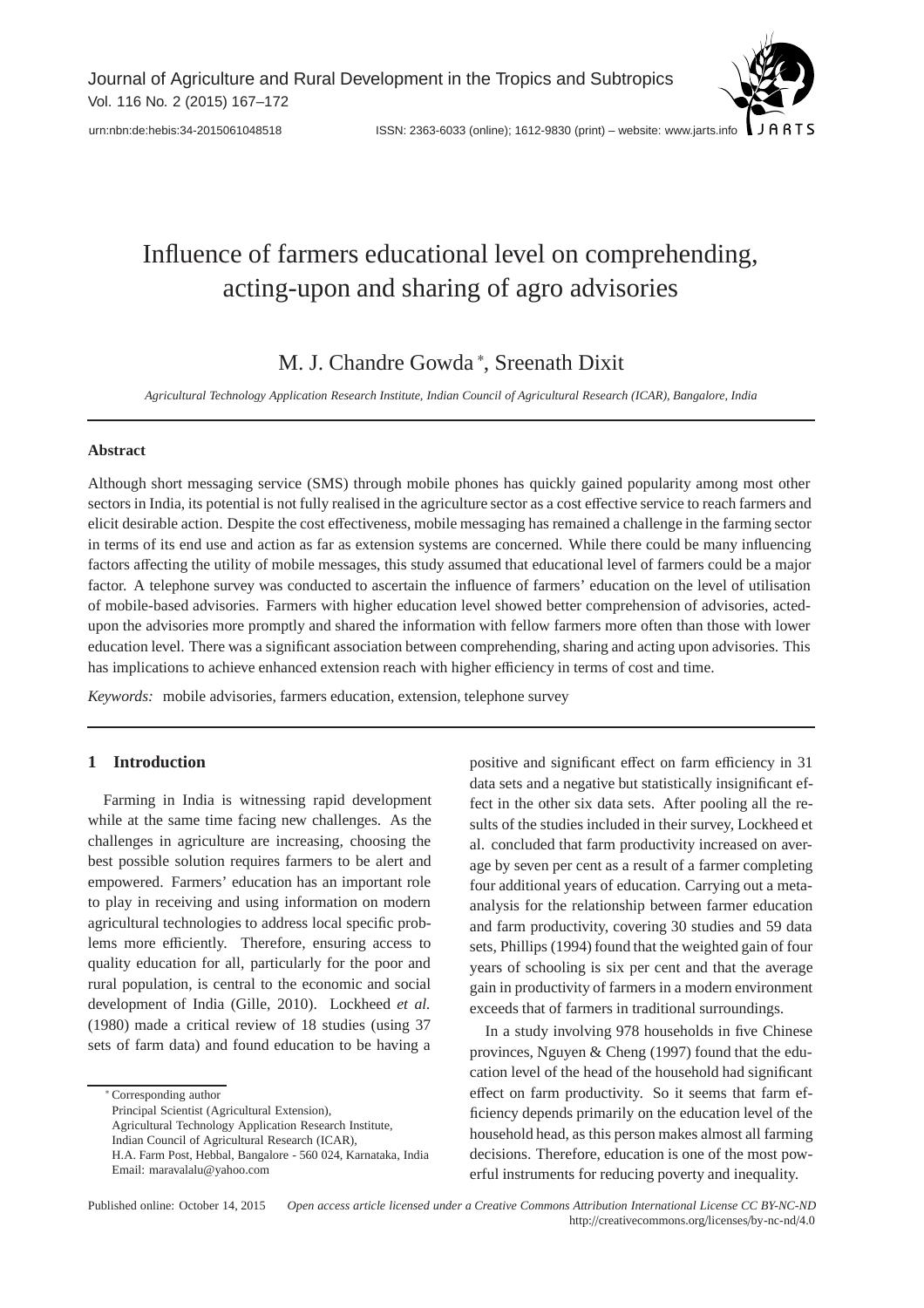The rapid pace of technological advancement in the area of information and communication is helping to bridge the distance between research and extension systems, and farmers in India. The number of telephone subscribers in India has increased to 933 million at the end of March 2014 leading to an overall tele-density of 75.2 %. The tele-density in rural India is slowly catching up with its urban counterpart and the share of rural subscribers has increased to 40.5 %. The wireless sector is rapidly expanding whereas the wire-line connections are coming down slowly. Total wireless subscriber base stood at 904.51 million, with the share of rural wireless subscribers being 41.1 % (TRAI, 2014).

Realising the immense potential that mobile services can have for agriculture in India, the Government of India has set an ambitious goal of reaching every farmer in the country by establishing and enabling a platform for providing mobile advisory services. The *Kisaan* (Farmers') SMS portal launched by the Department of Agriculture and Cooperation (DAC), Ministry of Agriculture, Government of India is a major initiative in this direction. It uses the strong network of National Agricultural Research System (NARS) comprising Research Institutes, Universities and Farm Science Centres (*Krishi Vigyan Kendras* - KVK) for designing location specific agro-advisories that are season, location, crop and problem specific. Messages being sent to farmers are broadly classified into three categories, *viz.* information, services, and advisories. Timely receipt of relevant expert advice/alert/market information can help the farmers in many ways.

Sending advisories is a one-way communication and has all the disadvantages of impersonal communication *viz.*, limited feedback from receiver, lack of information about understanding of message by the receiver, and little or no control over timing of message. The feedback loop is a critical component of any project that uses Information and Communication Technology (ICT) and updating. Furthermore, the service design that supports it is based on the trends in the sector, which are constantly shifting. Paying attention to this feedback loop increases sustainability and maintains cost-effectiveness (World Bank, 2013).

Keeping this in mind, a telephone survey was conducted as a follow-up to nine advisories sent by *Krishi Vigyan Kendras*. Telephone survey enables data to be collected from geographically scattered samples more cheaply and quickly than by field interviewing. It is possible to avoid cluster sampling, which is used in field survey designs to control interviewer travel costs (Roger

& Purdon, 1994). Until now, this method has not been popular in developing countries because of low teledensity. In recent years, with improving density, it is a promising method of data collection. Telephone interviews aid in covering a wider geographical area within less time and with minimal logistics, like transport (Mahalakshmy & Premarajan, 2008).

### **2 Materials and methods**

Respondents were selected through a multi-step random sampling procedure. Random sampling requires a process for selecting members from a determinate population that enables each case to be assigned a probability of selection. Six voice messages and three text messages, sent from *Krishi Vigyan Kendras* located in Southern Indian State of Karnataka, during first fortnight of July (*kharif* season) and second fortnight of November 2013 (*rabi* season) were considered for the study. The farmers' list to which the messages were sent was arranged in an alphabetical order and was given serial numbers to facilitate random selection. The process of feedback collection through telephone survey was targeted to be completed within four days of sending each message as collecting feedback after considerable time gap may get superimposed by messages received subsequently. Within these four days, out of 60 farmers attempted to be contacted for each message, the number of farmers actually contacted varied from 18 to 53. Out of the 540 farmers called, 287 farmers could be reached and 230 of them responded to the questions. Educational status of 20 respondents couldn't be confirmed during the process of data elicitation. Therefore, data elicited from 210 respondents were considered for this study.

Based on the educational level, farmers were categorised as illiterate, school level (up to  $10<sup>th</sup>$  standard), inter-mediate (pre-university) level, graduate and professionally qualified. Farmers' behaviour on the usage of message/advisories was measured on three parameters namely comprehension, acting-upon and sharing with others. Data related to extent of comprehension, acting upon and sharing was worked out for different categories of educational level of farmers by using frequency and percentage. Association among the three types of behaviour of usage of advisories was assessed using chi-square. Relationship between the three types of behaviour in usage of advisories with that of farmers' educational level was tested using coefficient of correlation.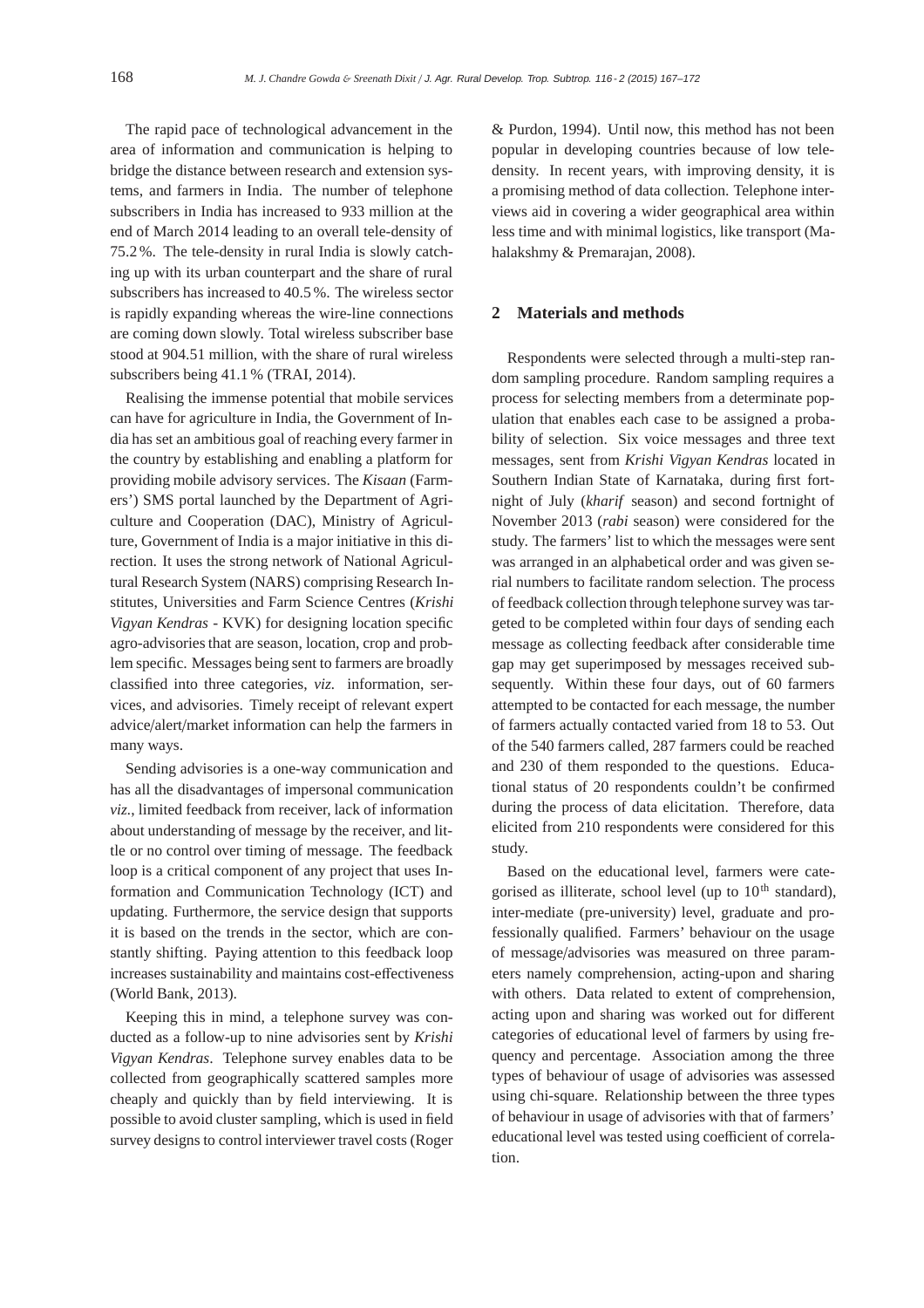# **3 Results**

Majority of the farmers included in this study were graduates followed by those educated till intermediate level. Data related to educational status of farmers and the extent of comprehension of the text/voice messages revealed that all the graduate respondents and professionally qualified farmers responded that they comprehended the message. About 19 per cent of the farmers had only school level education and all of them, including some of those educated till intermediate level couldn't comprehend the text/voice messages. In the present study, illiterate respondents had enrolled for receiving voice messages only, and hence did not have to bother about understanding text messages.

Eighty seven of the 210 respondents acted upon (this included those who applied the advice as well as those who decided to apply, at the time of telephone interview) the advice, while 123 didn't. The data related to the extent of action initiated based on the advisories was classified on the basis of educational qualification of farmers (Table 1). All the school level educated farmers and the majority of those educated till intermediate level couldn't act upon the advisory. Farmers with higher education acted more promptly than those with lesser education, be it text or voice message. A clear case is that of the graduates who received both text as well as voice messages. Majority of the respondents who acted upon text messages were graduates. Even when voice and text messages were considered together, more graduates acted-upon the advisories than intermediate and school level educated.

There was a significant association between comprehending the advisory and acting upon it (Table 2). More than half of the persons who understood the advisories also used the advice, which is a good indication, keeping in view the low-cost incurred towards sending mobile advisories. It is also equally important to note that those who didn't comprehend the advisory didn't venture into acting on them. Less than half of those who understood the message also couldn't act upon the advisory, bringing out the fact that mere understanding of the message may not be adequate to trigger action.

Valuable finding of the study is that majority of the respondents shared the advisories with other farmers, leading to a horizontal spread effect (Table 3). More than two-third of the farmers shared the information with fellow farmers. All the illiterate farmers shared the messages with other farmers. Majority of graduate respondents (88.6 %) and 78 % of the professionally qualified respondents shared the advisories with fellow farmers. Among those educated till intermediate level, threefourth of them shared the advisories with other farmers.

**Table 2:** *Association between comprehension and acting upon the advisories (n = 210).* 

| Category                                       | Acted<br>upon | Not acted<br>upon | <b>Total</b> |
|------------------------------------------------|---------------|-------------------|--------------|
| Comprehended                                   | 87            | 73                | 160<br>50    |
| Not comprehended                               | 0             | 50                |              |
| Total                                          | 87            | 123               | 210          |
| $\chi^2$ = 46.42; ** Significant at 0.01 level |               |                   |              |

**Table 3:** *Extent of sharing of messages by respondents with others (n = 210).* 

| <b>Education Level</b>   | <b>Shared</b><br>with others | Not shared<br>with others   | <b>Total</b> |
|--------------------------|------------------------------|-----------------------------|--------------|
| Illiterate               | 13                           |                             | 13           |
| School                   |                              | 43                          | 43           |
| Intermediate             | 43                           | 14                          | 57           |
| Graduate                 | 78                           | 10                          | 88           |
| Professionally qualified | 7                            | $\mathcal{D}_{\mathcal{A}}$ | 9            |
| Total                    | 141                          |                             | 210          |

**Table 1:** *Extent of acting-upon by the farmers having di*ff*erent educational level on the advisories received through text and voice messages (n* = 210*).*

| <i>Education categories</i> |                          | Text Message              |              |                          | <i>Voice Message</i>      |       | Total                    |                           |              |
|-----------------------------|--------------------------|---------------------------|--------------|--------------------------|---------------------------|-------|--------------------------|---------------------------|--------------|
|                             | Acted<br>upon $(\%)$     | Not acted<br>upon $(\% )$ | <b>Total</b> | Acted<br>upon $(\%)$     | Not acted<br>upon $(\% )$ | Total | Acted<br>upon $(\% )$    | Not acted<br>upon $(\% )$ | <b>Total</b> |
| Illiterate                  |                          |                           |              | 5.7                      | 0.5                       | 6.2   | 5.7                      | 0.5                       | 6.2          |
| School                      | $\overline{\phantom{0}}$ | 19.5                      | 19.5         | $\overline{\phantom{m}}$ | 1.0                       | 1.0   | $\overline{\phantom{0}}$ | 20.5                      | 20.5         |
| Intermediate                | 0.5                      | 15.7                      | 16.2         | 2.4                      | 8.5                       | 10.9  | 2.9                      | 24.2                      | 27.1         |
| Graduate                    | 3.3                      | 8.6                       | 11.9         | 25.2                     | 4.8                       | 30.0  | 28.6                     | 13.3                      | 41.9         |
| Professionally qualified    | -                        |                           |              | 4.3                      | $\overline{\phantom{0}}$  | 4.3   | 4.3                      | $\overline{\phantom{m}}$  | 4.3          |
| Total                       | 3.8                      | 43.8                      | 47.6         | 37.6                     | 14.8                      | 52.4  | 41.5                     | 58.5                      | 100.0        |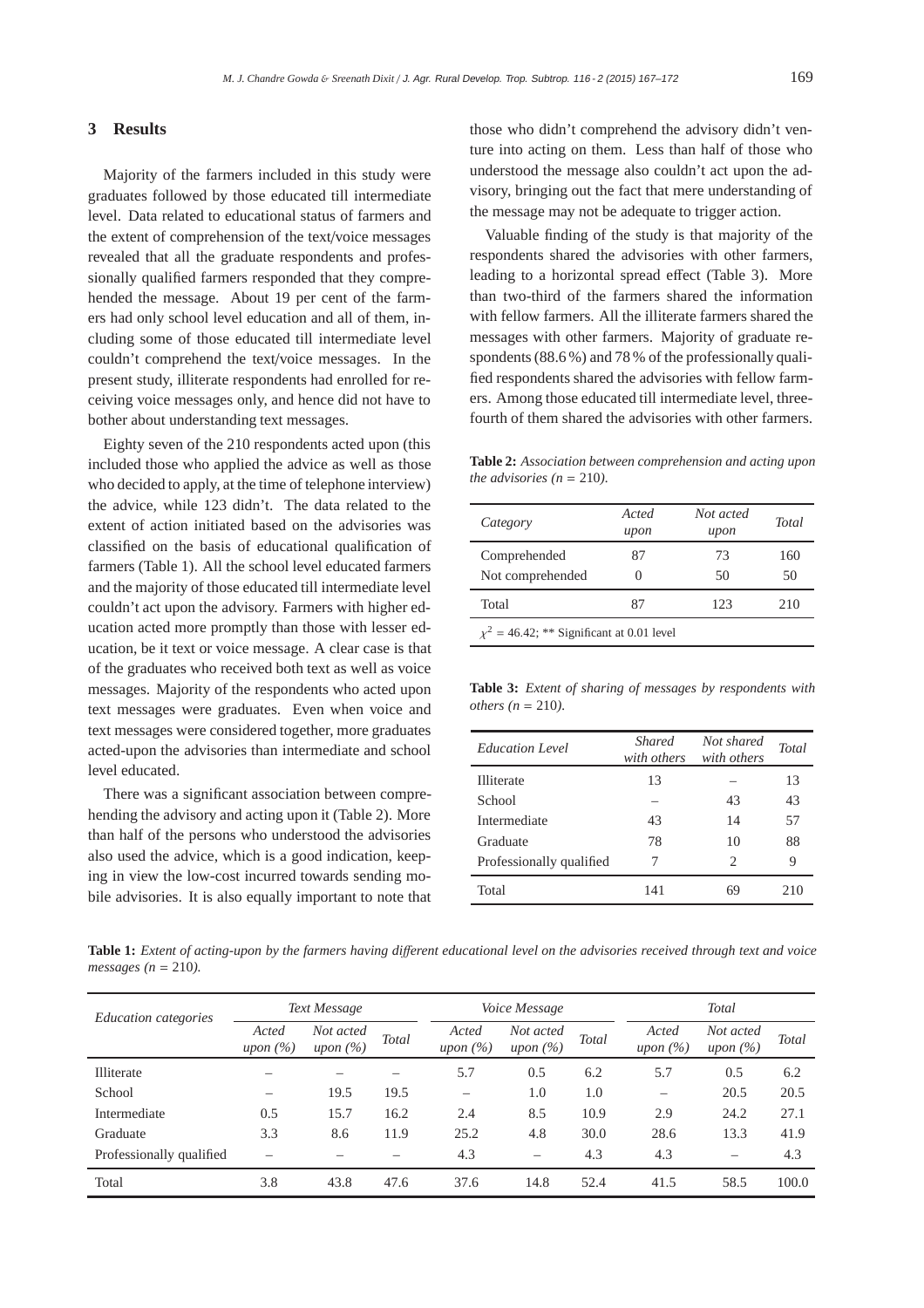The results of correlation test between education level of farmers and their response to messages in terms of comprehending, acting-upon and sharing with fellow farmers are given in Table 4. The '*r*' values indicated a significant relationship between education and all the three levels of use behaviour of mobile advisories.

**Table 4:** *Relationship between education and the behaviour of usage of advisories*/*information received through mobile messages (n* = 210*).*

| Behaviour of usage of advisories | Correlation (r)<br>with education |
|----------------------------------|-----------------------------------|
| Comprehending the advisory       | $0.575**$                         |
| Acting upon the advisory         | $0.371**$                         |
| Sharing of information           | $0.414**$                         |

### **4 Discussion**

All respondents who had formal education up to school level only and some of those educated till intermediate level couldn't comprehend the text/voice messages, probably because the messages were too technical for them and contained e.g. names of chemicals they did not know. The major problem with the text messages was language, as many handsets owned by the farmers might not have supported the local language. It is also possible that they might have failed to change the setting of their handsets to enable them receive text messages in local language. Oftentimes, common languages like English are not useful in initiatives in rural spaces. Technology needs to support local and indigenous languages, even if local people are able to directly read or respond to messages, (The World Bank, 2013). In the present study, illiterate respondents had enrolled for receiving voice messages only, and hence did not have issues with understanding text messages.

Understanding of the message itself may or may not lead to action on the advisory. However, it is a prerequisite to act-upon messages in the desired way. Majority of the respondents who acted upon text and voice messages were graduates. Foster & Rosenzweig (1995) argued that education improves information learning. On one hand it gives better access to sources of information, on the other education helps understanding new information. Consequently, education has positive returns

where there are learning opportunities. In particular, education facilitates adoption of new technologies. Letha & Khandekar (2012) in their study on the factors affecting adoption of innovations by dairy producers in India, reported that family education level of the respondent is highly positively correlated with adoption of dairy practices.

Replacing text by voice can overcome the limitation of education as evident by the fact that most of the illiterate respondents who received voice advisories were better in initiating action than school level educated farmers who received only text messages. Probably, illiterate respondents listened to the message more intently. Some of them confirmed that they requested their family members also to listen to the voice mail as to be doubly sure of the meaning of the advice. In some cases, younger members of the family first listened to the advisories and then shared the same with their elders thereby resulting in reinforced listening leading to action. On the contrary, farmers with school level of education might have felt embarrassed to ask others to interpret the message for them.

Majority of the respondents shared the advisories with other farmers, leading to horizontal spread effect. Illiterate farmers also shared the messages with other farmers, may be by default, in their efforts to get a clear understanding of the message. Among literates, majority of graduate respondents and professionally qualified respondents shared the advisories with fellow farmers. Education does not induce growth only because it improves individual productivity, but also because it has positive externalities, notably in terms of learning spillovers. Increasing education has a higher social return than its private return (Gille, 2010). This is particularly important for India where neighbourhood progressive farmers and fellow farmers in the same village are the major sources of information for many other farmers. Under these circumstances, presence of educated farmers and their information-sharing tendency will have positive effect on acquisition of new information by the members of the community.

There was significant relationship between comprehension and sharing of messages. Horizontal communication among farmers is vital for enhancing the reach and coverage among the farming community, which is the primary concern of extension systems. This is particularly so in India which has a large constituency of the farming community, mostly of smallholders, who are difficult to reach by the limited number of field functionaries available within the public extension system. It was interesting to note that those respondents who didn't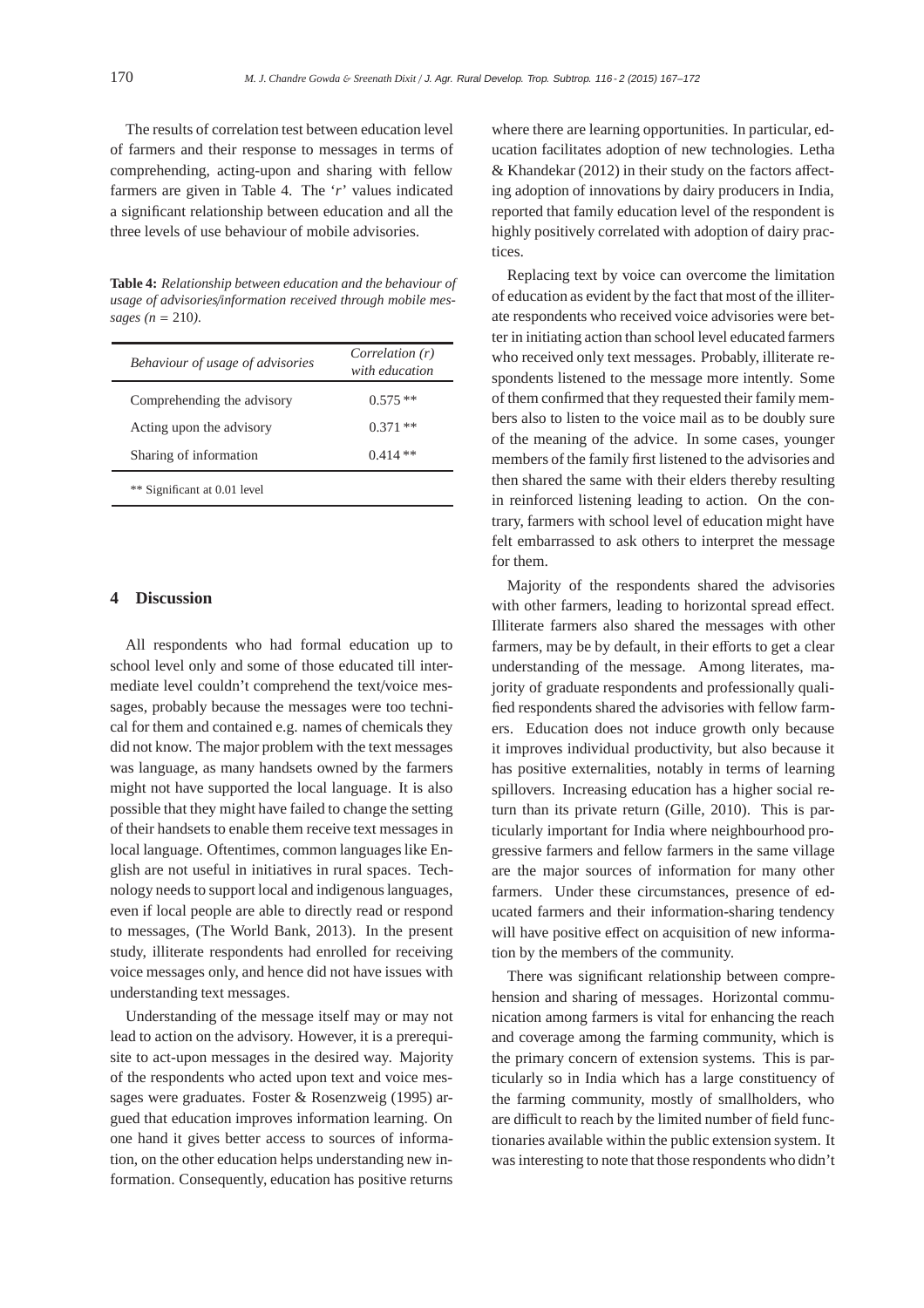comprehend the advisories didn't share the information with others, as sharing of information not well understood by the first recipients could be a potential misinformation for secondary and tertiary recipients.

In the overall analysis, 160 farmers could comprehend the message/advisory, thus achieving an effectiveness level of 76.2 %, and 141 shared with other farmers leading to a horizontal spread effect of 67.1 % of the total respondents. As far as acting-upon the advisories was concerned, 54.5 % of those who comprehended, which is equivalent to 41.5 % of total respondents, acted-upon the advisories. Achieving 41.5 % action and 67.1 % horizontal spread within a short span of time could be a huge gain for the extension system. This must be highly inspiring to the extension system which is finding it very difficult to reach many farmers through individual, group and mass extension methods/approaches. The '*r*' values indicated a significant relationship between education and all the three levels of use behaviour of mobile advisories. Urvashi & Bhardwaj (2012) in their study on tribal farmers have revealed the positive influence of education with adoption of new technology and socioeconomic changes.

Communication of information with an intent to motivate receivers to act-upon is indeed challenging, more so when the receivers have varied level of education. This is the precise situation that the Indian agricultural extension is faced with. The present study demonstrated that advanced communication gadgets like mobile phones could be used to achieve this objective.

Rural India, despite serious limitations of physical infrastructure, has witnessed a remarkable growth in the penetration of mobile telephone network. This has been possible with the government's consistent policy of inviting and sustaining private investments in expanding mobile telephone network across the country. A widespread mobile network has turned out to be highly favourable for development communicators who have stakes in bringing about behavioural changes among large sections of rural population. In this context, the findings of the study are particularly of interest and indeed encouraging.

Feasibility of using the tele-network for reaching appropriate and timely messages to a large number of farmers at low cost and high degree of time efficiency has been brought out clearly in the study. Although it has shown that the behaviour of its subjects – both the literate and less/illiterate - is conducive to achieve horizontal spread and impact, it remains to be seen whether the observed behaviour will sustain even after the novelty of the technology (mobile telephony) fades away

with the passage of time. Further, the behaviour related to education spillover effect of sharing of information accessed through mobile telephones needs to be better understood in terms of effect and rationale.

Implications of the study point towards the need for higher investments in rural education to fully harness the potential of the information technology. Education is more fundamental to development in general and more particularly in the context of use of new technologies. It is thus not enough to encourage investments in high end technologies like promoting mobile telephone networks, but equally important, if not more, to support fundamental sectors like education in rural society. An educated rural population is more likely to harness the potential of new methods of communication in terms of access, use, and spread.

#### **References**

- Foster, A. D. & Rosenzweig, R. (1995). Learning by doing and learning from others: Human capital and technical change in agriculture. *Journal of Political Economy*, 103 (6), 1176–1209.
- Gille, V. (2010). Education spillovers in farm productivity: empirical evidence in rural India. Paper presented at the 6th Annual Conference on Economic Growth and Development, December 16–18, 2010; Indian Statistical Institute, New Delhi 110016. URL http://www.isid.ac.in/~pu/conference/ dec\_10\_conf/Papers/Veronique.pdf.
- Letha, D. G. & Khandekar, P. (2012). Factors Affecting Adoption of Innovations by Dairy Producers in India. *Journal of Extension Systems*, 28 (2), 45–55.
- Lockheed, M. E., Jamison, D. T. & Lau, L. J. (1980). Farmer education and farm efficiency: a survey. *Economic Development and Cultural Change*, 29 (1), 37– 76.
- Mahalakshmy, T. & Premarajan, K. C. (2008). Telephone Survey as a Method of Data Collection in South India. *Indian Journal of Community Medicine*, 33 (4), 268–270.
- Nguyen, T. & Cheng, E. (1997). Productivity Gains from Farmer Education in China. *The Australian Journal of Agricultural* & *Resource Economics*, 41 (4), 471–497.
- Phillips, J. M. (1994). Farmer Education and Farmer Efficiency: a meta-analysis. *Economic Development and Cultural change*, 43 (1), 149–165.